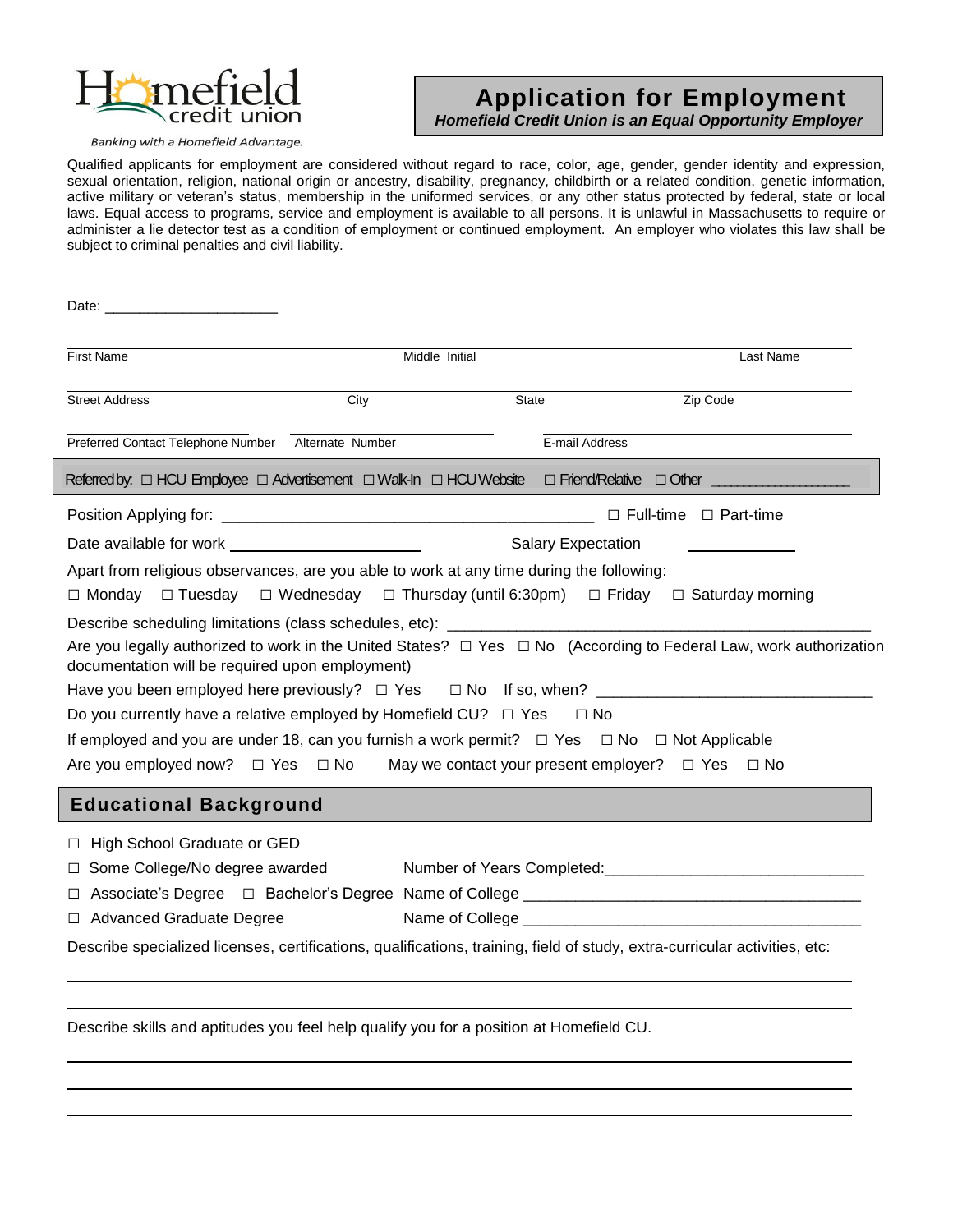# **Professional References (not relatives)**

|                                                                                                                                                                                                                                     | Name: <u>2000 - 2000 - 2000 - 2000 - 2000 - 2000 - 2000 - 2000 - 2000 - 2000 - 2000 - 2000 - 2000 - 2000 - 2000 - 2000 - 2000 - 2000 - 2000 - 2000 - 2000 - 2000 - 2000 - 2000 - 2000 - 2000 - 2000 - 2000 - 2000 - 2000 - 2000 </u> |
|-------------------------------------------------------------------------------------------------------------------------------------------------------------------------------------------------------------------------------------|--------------------------------------------------------------------------------------------------------------------------------------------------------------------------------------------------------------------------------------|
|                                                                                                                                                                                                                                     | Company.                                                                                                                                                                                                                             |
|                                                                                                                                                                                                                                     |                                                                                                                                                                                                                                      |
|                                                                                                                                                                                                                                     |                                                                                                                                                                                                                                      |
| <b>Title:</b> The contract of the contract of the contract of the contract of the contract of the contract of the contract of the contract of the contract of the contract of the contract of the contract of the contract of the c |                                                                                                                                                                                                                                      |
|                                                                                                                                                                                                                                     |                                                                                                                                                                                                                                      |

## **Employment Experience**

List all of your places of employment, beginning with the most recent. You may include voluntary work. Please account for any time period between positions when you were not working. The Credit Union may contact any of these persons or entities to obtain an employment reference.

| <b>Current/ Most Recent Employer</b> | May we contact this employer for a reference? $\Box$ Yes $\Box$ No |                                                                                                                                                                                                                                      |
|--------------------------------------|--------------------------------------------------------------------|--------------------------------------------------------------------------------------------------------------------------------------------------------------------------------------------------------------------------------------|
|                                      |                                                                    |                                                                                                                                                                                                                                      |
|                                      |                                                                    |                                                                                                                                                                                                                                      |
|                                      |                                                                    |                                                                                                                                                                                                                                      |
|                                      |                                                                    |                                                                                                                                                                                                                                      |
|                                      |                                                                    |                                                                                                                                                                                                                                      |
|                                      |                                                                    |                                                                                                                                                                                                                                      |
| <b>Previous Employers</b>            |                                                                    |                                                                                                                                                                                                                                      |
|                                      |                                                                    |                                                                                                                                                                                                                                      |
|                                      |                                                                    |                                                                                                                                                                                                                                      |
|                                      |                                                                    |                                                                                                                                                                                                                                      |
|                                      |                                                                    |                                                                                                                                                                                                                                      |
|                                      |                                                                    |                                                                                                                                                                                                                                      |
|                                      |                                                                    |                                                                                                                                                                                                                                      |
|                                      |                                                                    |                                                                                                                                                                                                                                      |
|                                      |                                                                    |                                                                                                                                                                                                                                      |
|                                      |                                                                    |                                                                                                                                                                                                                                      |
|                                      |                                                                    | Other Positions Held <b>Exercise Contract Contract Contract Contract Contract Contract Contract Contract Contract Contract Contract Contract Contract Contract Contract Contract Contract Contract Contract Contract Contract Co</b> |
|                                      |                                                                    |                                                                                                                                                                                                                                      |
|                                      |                                                                    |                                                                                                                                                                                                                                      |
|                                      |                                                                    |                                                                                                                                                                                                                                      |
|                                      |                                                                    |                                                                                                                                                                                                                                      |
|                                      |                                                                    |                                                                                                                                                                                                                                      |
|                                      |                                                                    |                                                                                                                                                                                                                                      |
|                                      |                                                                    |                                                                                                                                                                                                                                      |
|                                      |                                                                    |                                                                                                                                                                                                                                      |